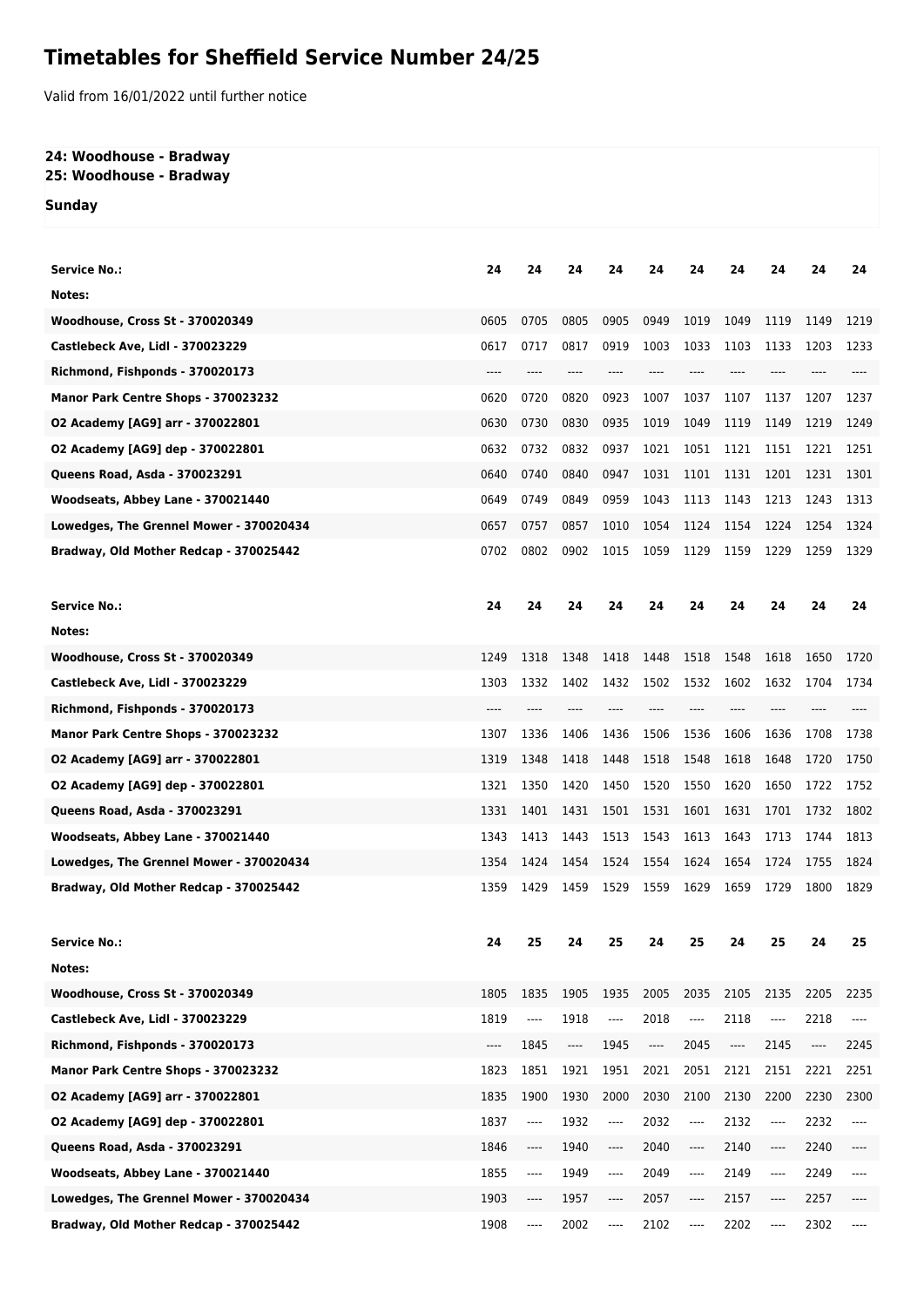| <b>Service No.:</b>                     | 24   |
|-----------------------------------------|------|
| Notes:                                  |      |
| Woodhouse, Cross St - 370020349         | 2305 |
| Castlebeck Ave, Lidl - 370023229        | 2318 |
| Richmond, Fishponds - 370020173         | ---- |
| Manor Park Centre Shops - 370023232     | 2321 |
| 02 Academy [AG9] arr - 370022801        | 2330 |
| 02 Academy [AG9] dep - 370022801        | 2332 |
| Queens Road, Asda - 370023291           | 2340 |
| Woodseats, Abbey Lane - 370021440       | 2349 |
| Lowedges, The Grennel Mower - 370020434 | 2357 |
| Bradway, Old Mother Redcap - 370025442  | 0002 |

## **24: Bradway - Woodhouse**

**25: Bradway - Woodhouse**

**Sunday**

| <b>Service No.:</b>                     | 24   | 24   | 24   | 24   | 24   | 24   | 24   | 24   | 24   | 24   |
|-----------------------------------------|------|------|------|------|------|------|------|------|------|------|
| Notes:                                  |      |      |      |      |      |      |      |      |      |      |
| Bradway, Old Mother Redcap - 370025442  | 0605 | 0705 | 0805 | 0835 | 0905 | 0935 | 1005 | 1035 | 1105 | 1135 |
| Lowedges, The Grennel Mower - 370021348 | 0610 | 0710 | 0810 | 0840 | 0910 | 0940 | 1010 | 1040 | 1110 | 1140 |
| Woodseats, Library - 370021441          | 0619 | 0719 | 0819 | 0849 | 0920 | 0950 | 1020 | 1050 | 1120 | 1150 |
| Heeley Retail Park - 370021125          | 0624 | 0724 | 0824 | 0854 | 0927 | 0957 | 1027 | 1057 | 1127 | 1157 |
| Arundel Gate [AG3] arr - 370022802      | 0635 | 0735 | 0835 | 0905 | 0940 | 1010 | 1040 | 1110 | 1140 | 1210 |
| Arundel Gate [AG3] - 370022802          | 0637 | 0737 | 0837 | 0907 | 0942 | 1012 | 1042 | 1112 | 1142 | 1212 |
| Manor Park Centre Shops - 370023233     | 0647 | 0747 | 0847 | 0918 | 0953 | 1023 | 1053 | 1123 | 1153 | 1223 |
| Richmond, Fishponds - 370020171         | ---- | ---- |      | ---- |      |      |      |      |      |      |
| Castlebeck Ave, Lidl - 370022776        | 0650 | 0750 | 0850 | 0922 | 0957 | 1027 | 1057 | 1127 | 1157 | 1227 |
| Woodhouse, Cross St - 370020349         | 0702 | 0802 | 0902 | 0936 | 1011 | 1041 | 1111 | 1141 | 1211 | 1241 |
|                                         |      |      |      |      |      |      |      |      |      |      |
|                                         |      |      |      |      |      |      |      |      |      |      |
| Service No.:                            | 24   | 24   | 24   | 24   | 24   | 24   | 24   | 24   | 24   | 24   |
| Notes:                                  |      |      |      |      |      |      |      |      |      |      |
| Bradway, Old Mother Redcap - 370025442  | 1205 | 1235 | 1305 | 1335 | 1405 | 1435 | 1505 | 1535 | 1605 | 1635 |
| Lowedges, The Grennel Mower - 370021348 | 1210 | 1240 | 1310 | 1340 | 1410 | 1440 | 1510 | 1540 | 1610 | 1640 |
| Woodseats, Library - 370021441          | 1220 | 1250 | 1320 | 1350 | 1420 | 1450 | 1520 | 1550 | 1620 | 1650 |
| Heeley Retail Park - 370021125          | 1227 | 1257 | 1327 | 1357 | 1427 | 1457 | 1527 | 1557 | 1627 | 1657 |
| Arundel Gate [AG3] arr - 370022802      | 1240 | 1310 | 1340 | 1410 | 1440 | 1510 | 1540 | 1610 | 1640 | 1710 |
| Arundel Gate [AG3] - 370022802          | 1242 | 1312 | 1342 | 1412 | 1442 | 1512 | 1542 | 1612 | 1642 | 1712 |
| Manor Park Centre Shops - 370023233     | 1253 | 1323 | 1353 | 1423 | 1453 | 1523 | 1553 | 1623 | 1653 | 1723 |
| Richmond, Fishponds - 370020171         |      |      |      |      |      |      |      |      |      |      |
| Castlebeck Ave, Lidl - 370022776        | 1257 | 1327 | 1357 | 1427 | 1457 | 1527 | 1557 | 1627 | 1657 | 1727 |